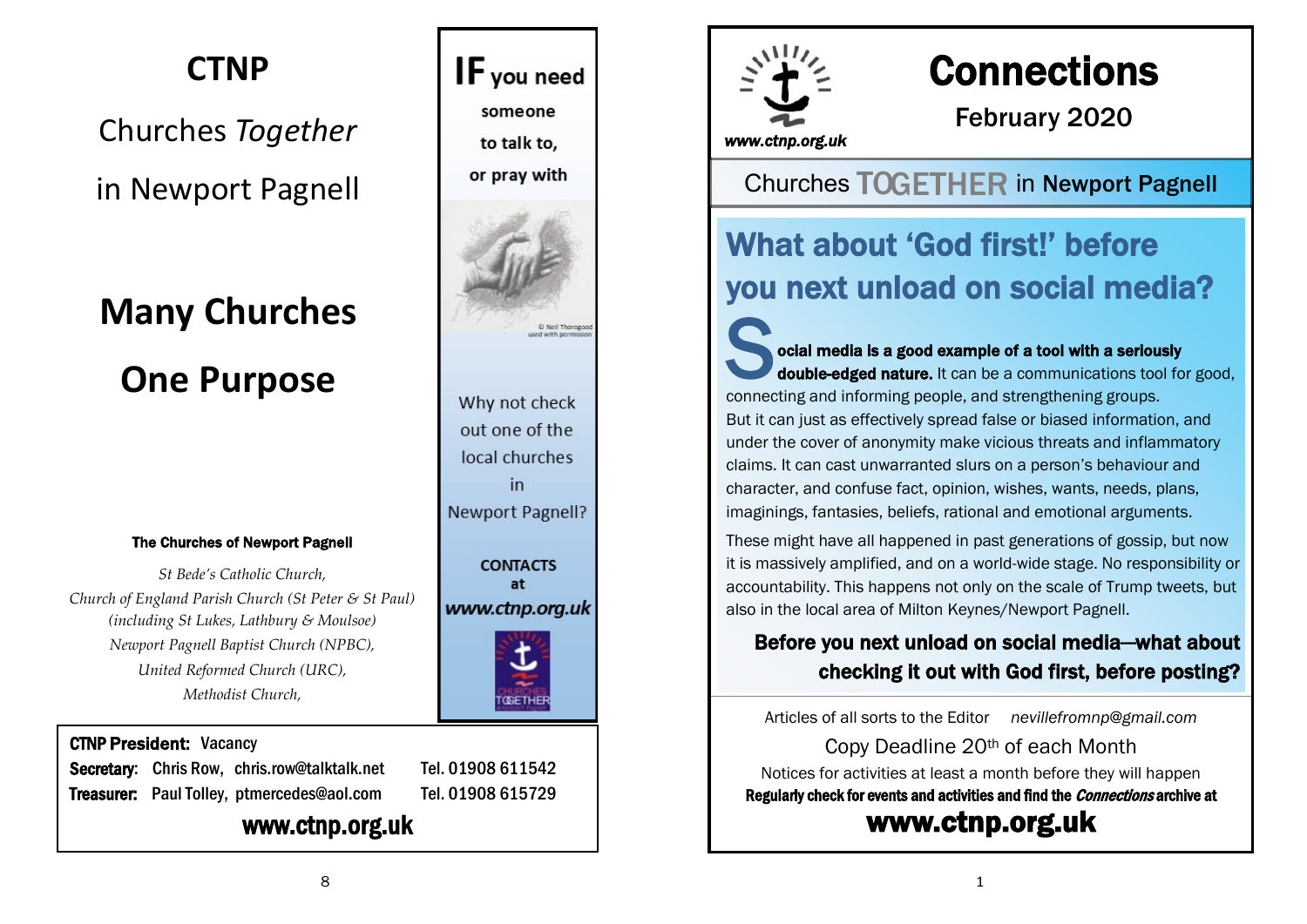# Minister's Letter

## Running, deepening faith and other New Year resolutions

# Example 12 and they accasionally make interesting observations about life here.<br>When my nehews came on a visit, they noticed how many joggers there e sometimes have visitors from Germany and they occasionally make interesting observations about life here.

were in Newport Pagnell and Milton Keynes. They run themselves and were surprised by the great number of runners and also the great range of their ability. Whatever their level, they all share a great desire to get or stay fit.

I was reminded of that in recent weeks when I saw people running, especially early on Sunday morning when I'm in the car on my way to church. I admire those runners who are out on cold, dark and sometimes even wet mornings. Many of them have admirably stuck to their decision to start running. A decision they made at some point, whether that was around New Year or at some other time. Perhaps they noticed the positive improvement it made to their lives, physically and mentally, which probably spurred them on to keep going.

In the same way it is always possible to try to improve some area of our lives. We don't have to wait for the New Year. And now is perhaps a good time to look at any resolutions we may have made a few weeks ago and perhaps reaffirm or adjust them.

For Christians it is always a good time to deepen our faith by spending more time in prayer, or reading the bible, ideally on a regular basis and at a certain time of day. In doing this we can find ourselves in a closer walk with God, following his example, and reflecting his love and kindness to others.

*Deacon Klaus Reidel,*

*St Bede's Catholic Church*



# Memory Club—making a mural

T he Memory Club is now well into its fifth year of operation. The club meets on the second and fourth Thursday aftenoons each month at the Brroklands Centre, now with an extra half hour from 2pm—4pm.



 In addition to other activities, some members tackled a new creative project during August and September 2019. The artistic goal was to create a mosaic depicting Newport Pagnell featuring the iron bridge and river heritage.

 Hilary Beckett designed the mural, and many of the

mosaic tiles were



donated by Stephen Reynolds, manager of Tile Giant in Bletchley.

The work is now complete, and a search is

on to find a suitable position in the town to showcase the creative talents of Memory Club members.

 With this in mind, Men in Sheds were contacted; they have viewed the artwork and decided how best to weatherproof and mount it. They are willing to donate their skills and time to perform these tasks entirely voluntarily; and Newport Pagnell Town Council is willing to fund the necessary materials for the task.

Displaying 'works of art' in a public place requires permission and at



the moment a couple of possible venues are under consideration.

*[Extract and pictures from an article by Hazel Reynolds, edited by Olwen Smith]*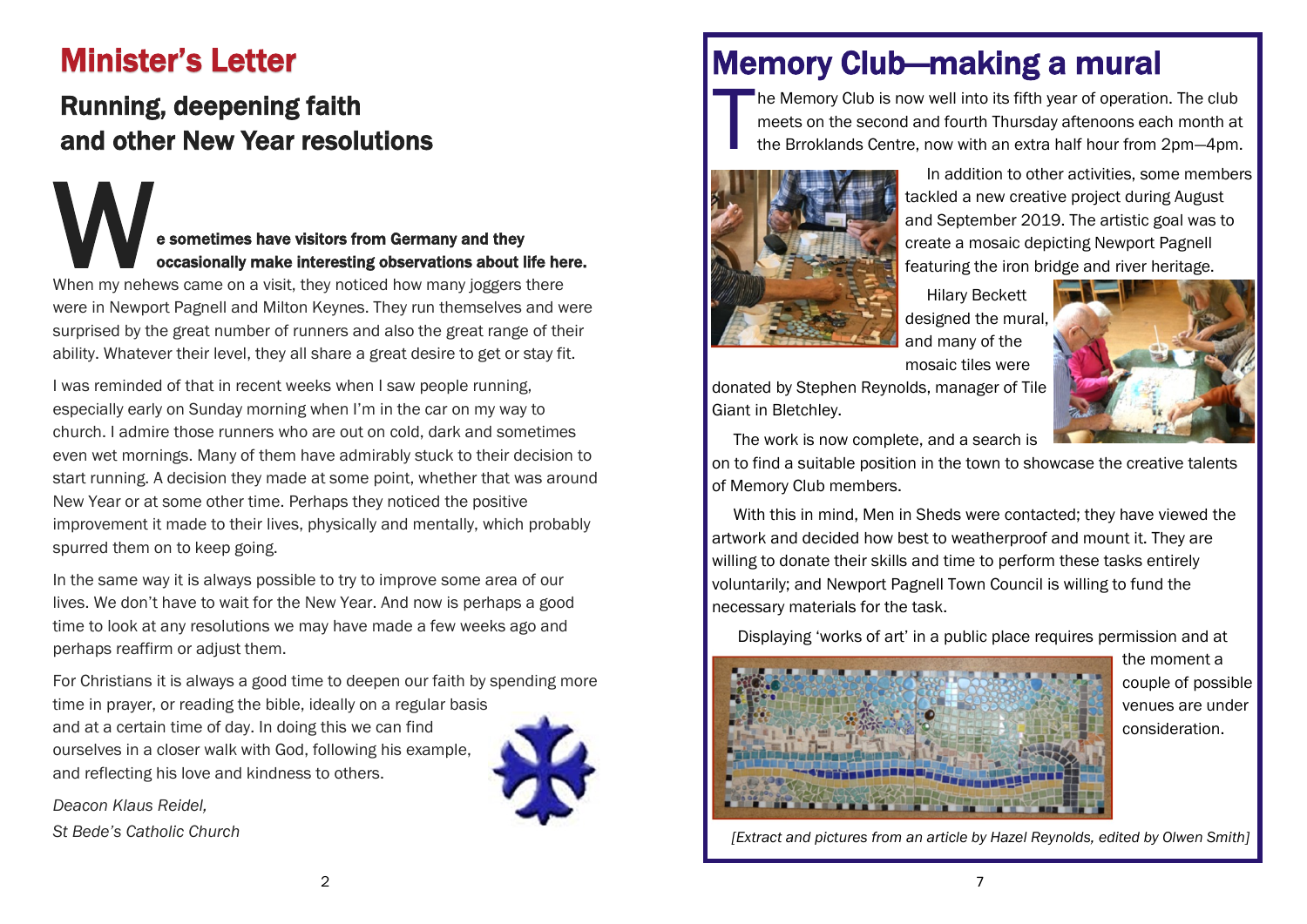## Winter Night Shelter at Lovat Hall 2019-20

**Let ast year there were 130 folk living on the strath in the autumn in Milton Keynes.** The Shelter ast year there were 130 folk living on the street temporarily looked after 120 of these between November and March, and managed to move 66 into

longer-term accommodation. No one went on the street at the end of the Shelter and in total 2432 bed-nights were provided.

#### URGENT CALL FOR VOLUNTEERS register at *[www.winternightsheltermk.com](http://www.winternightsheltermk.com)*

All volunteers must register at this, the website for the Milton Keynes Winter Night Shelter (WNS), to comply with GDPR and to monitor and correspond as necessary;

for more info contact Jonathan Longhurst on 07933 598520 or jon2longhurst@btinternet.com

CANTLE AVENUE DOWNS BARN MK14 7R AND AT WILLEN HOSPICE CHARITY SHOPS IN BUCKINGHAM OLNEY BLETCHLEY SHOPS IN STONY STRATFORD I EIGHTON STONY STRATFORD, LEIGHTON BUZZARD, NEWPORT PAGNELL & WILLEN HOSPICE BISCUIT CRACKERS AND CAKE WRAPPERS E TUBES POUCHES, BAGS TREAT PACKS **POTS, WIPE PACKANTS** CAP PUMPS en Willen Hospice was there to can Cat Rescue



Winter





# **LENT LUNCHES**

in the United Reformed Church

on Fridays from February 28th to April 3rd

at 12.00 to 1.15 pm

cost £4.00

soup, bread, cheese, with tea or coffee

All Profits will go to Christian Aid

UK charity number 1105851 Company number 5171525